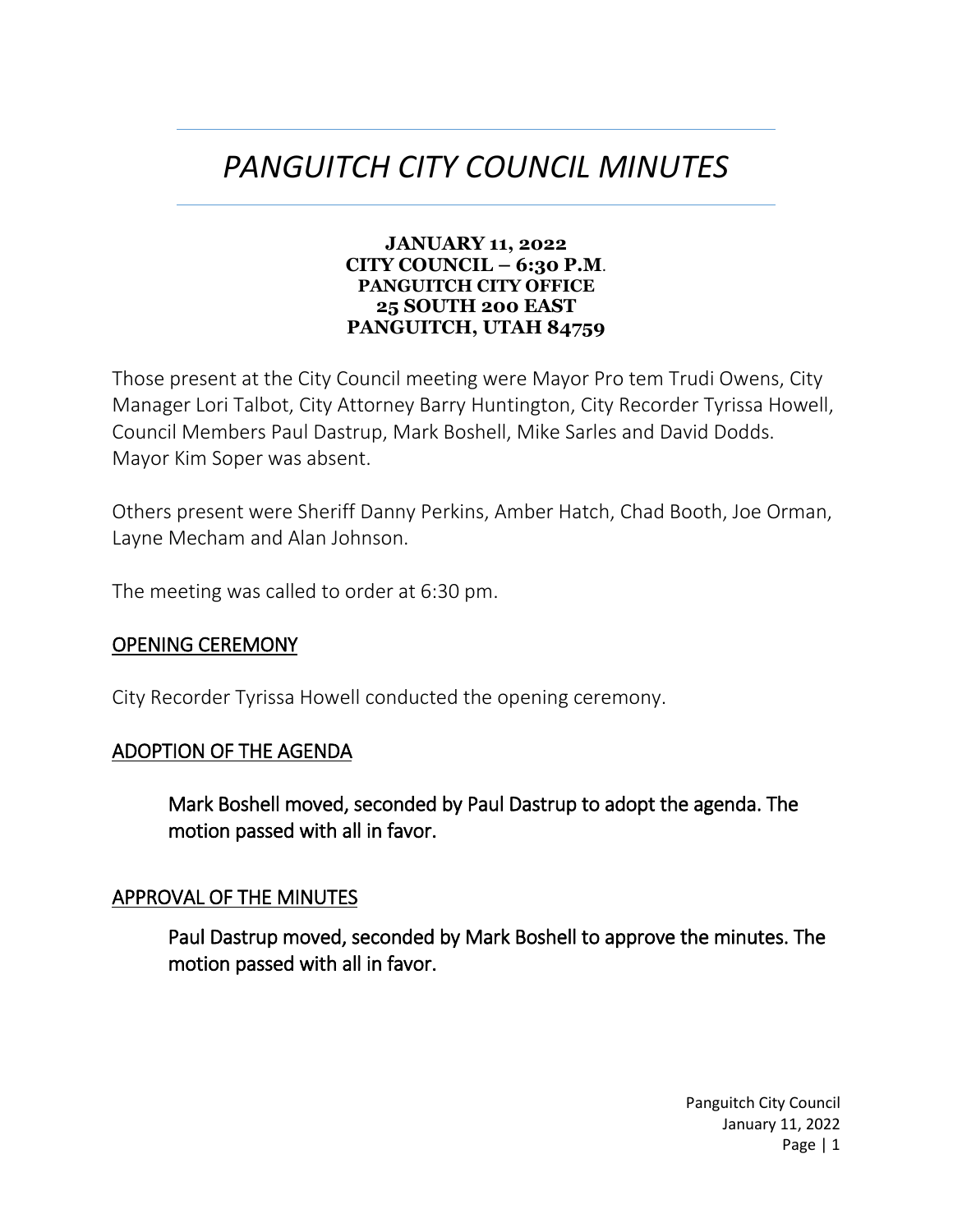# OFFICER REPORT

Sheriff Perkins informed the council that the Sheriff's Department has put together an operations team to help with SWAT type situations.

# MECHAM ANNEXATION CERTIFICATION

The Mecham annexation certification was delivered to the City Council.

# 2022 COUNCIL MEETING DATES

Mike Sarles moved, seconded by Mark Boshell to approve the 2022 council meeting dates. The motion passed with all in favor.

# 2022 HOLIDAY SCHEDULE

Mark Boshell moved, seconded by Paul Dastrup to approve the 2022 holiday schedule. The motion passed with all in favor.

### CITY COUNCIL ASSIGNMENTS

The council reviewed the council assignments.

# MULTI USE TRAIL GRANTS

Chad Booth discussed with the City Council an OHV grant. The grant would create three digital trails using Google Street View, an OHV website and an At Your Leisure commercial.

Mark Boshell moved, seconded by Mike Sarles to move forward with the grant process. The motion passed with all in favor.

# ELEMENTARY SCHOOL CROSSING ZONE

Alan Johnson brought in a map showing the locations that have been discussed to place four cross walks, four flashing signs, no parking signs and stop signs.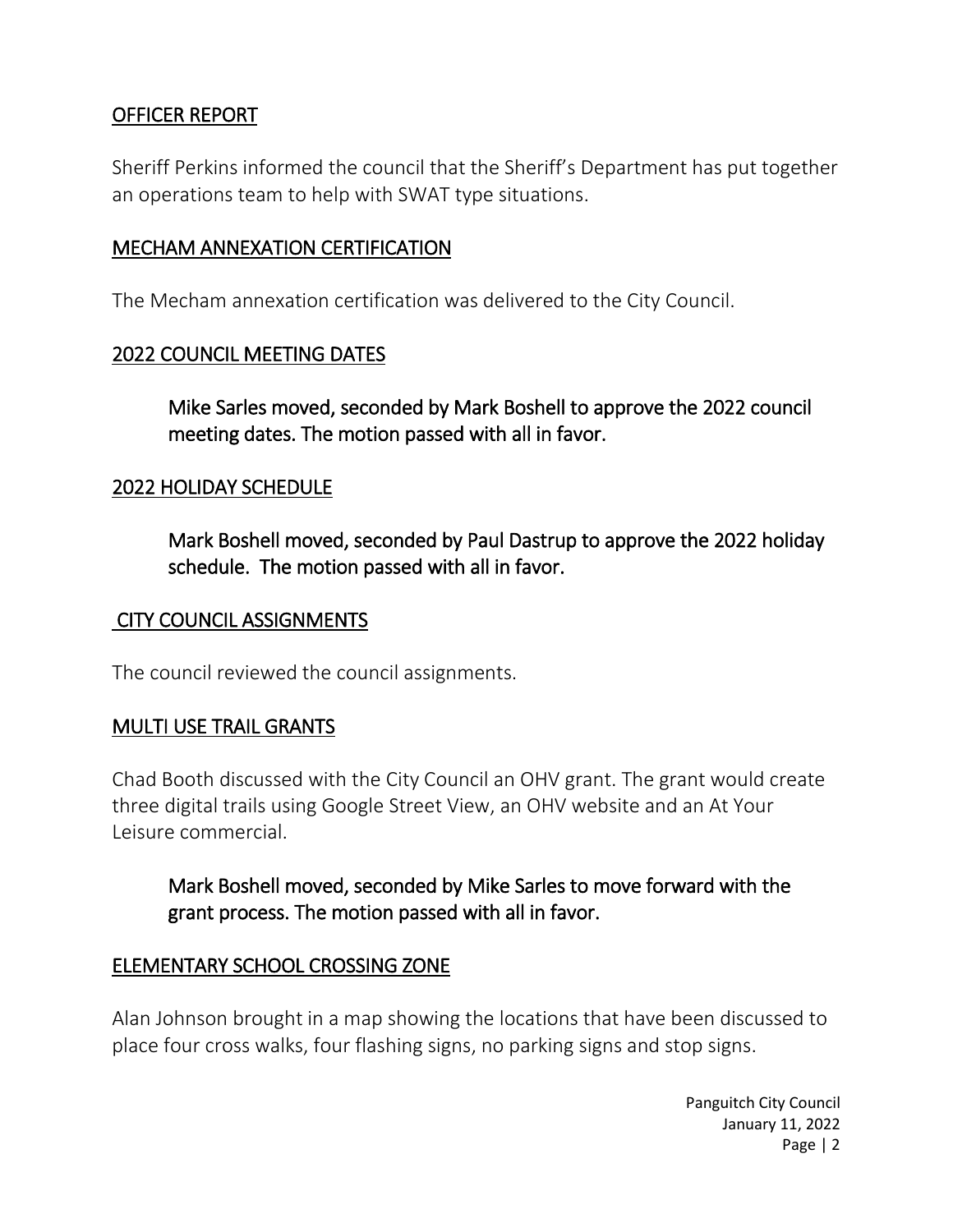# TRIPLE C CONCESSIONS

Mike Sarles moved, seconded by Paul Dastrup to accept the bid from Tamara Hardin for the Triple C concessions. The motion passed with all in favor.

### AMBER HATCH – ANIMAL CONDITIONAL USE PERMIT

Amber Hatch brought in more signatures per the request of the Mayor.

Paul Dastup moved, seconded by Mark Boshell to approve the conditional use permit for two horses for Amber Hatch. The motion passed with all in favor.

# BUSINESS LICENSE – SUNNY DAYS FOTOGRAPHY/JONATHAN GRAY & ABIGAIL **NEISESS**

Mike Sarles moved, seconded by Mark Boshell to approve the business license for Sunny Day Fotography. The motion passed with all in favor.

#### DEPARTMENT REPORTS

Letters- Attorney Barry Huntington stated he has complaint letters that need to be sent out.

Outdoor recreational grant – Councilmember Paul Dastup is looking into an outdoor recreation grant possibility for the Marilyn Bulkley Memorial Park. Surplus-Panguitch City has a surplus sale that will be advertised in the paper. Public hearing –The vacation rental ordinance has been scheduled for a public hearing on January  $25<sup>th</sup>$  at the court house.

# ADJOURNMENT